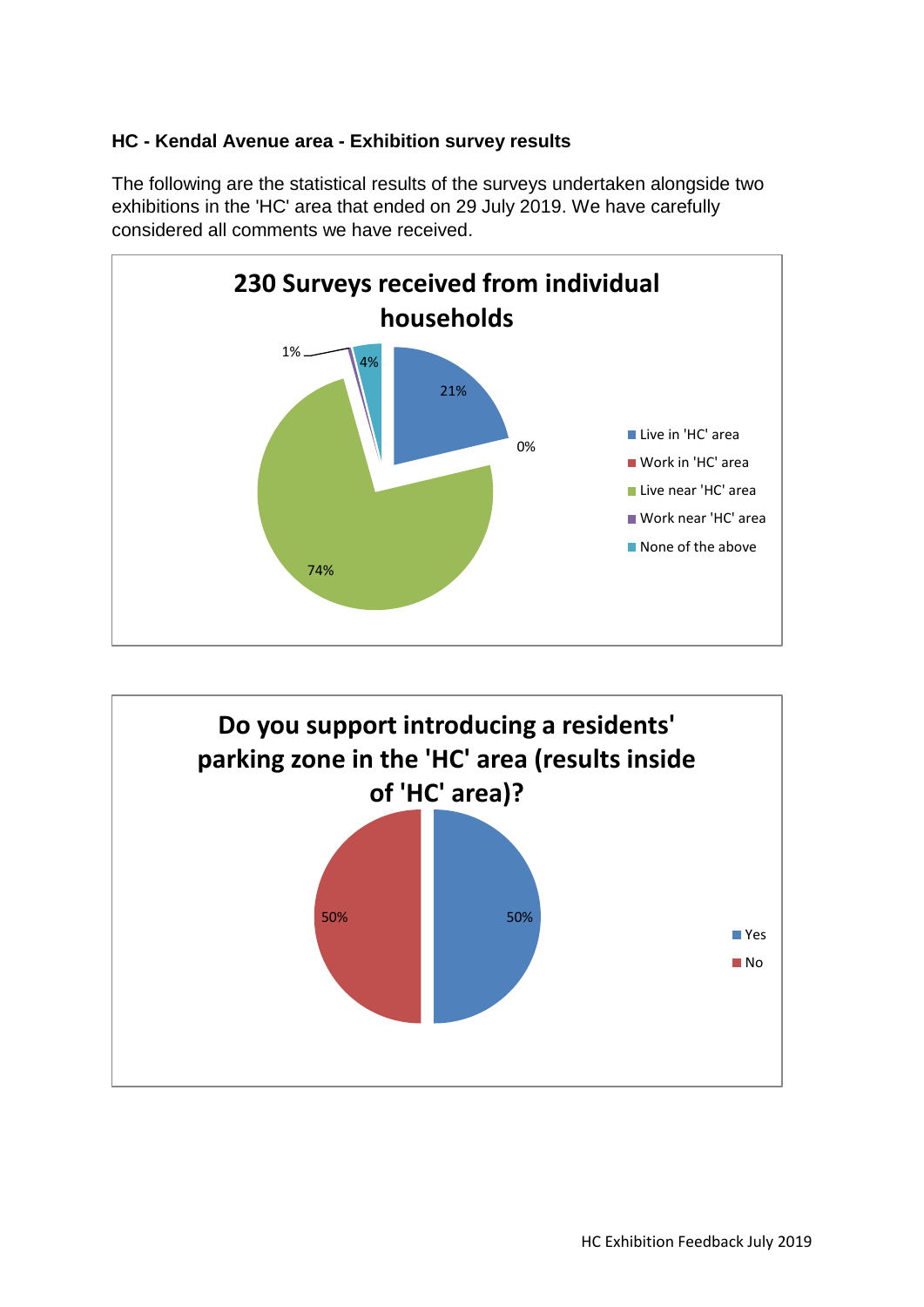

![](_page_1_Figure_1.jpeg)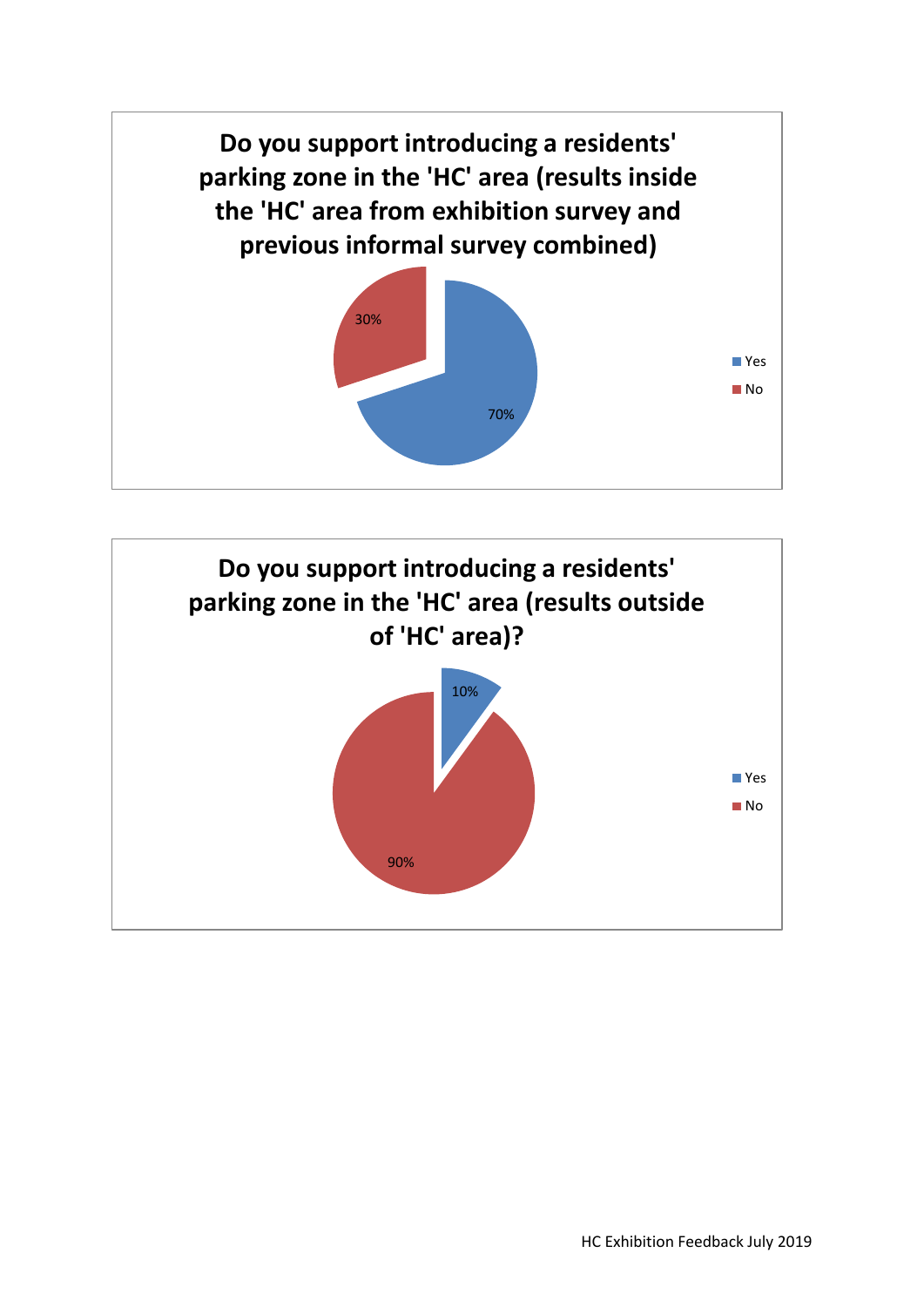![](_page_2_Figure_0.jpeg)

![](_page_2_Figure_1.jpeg)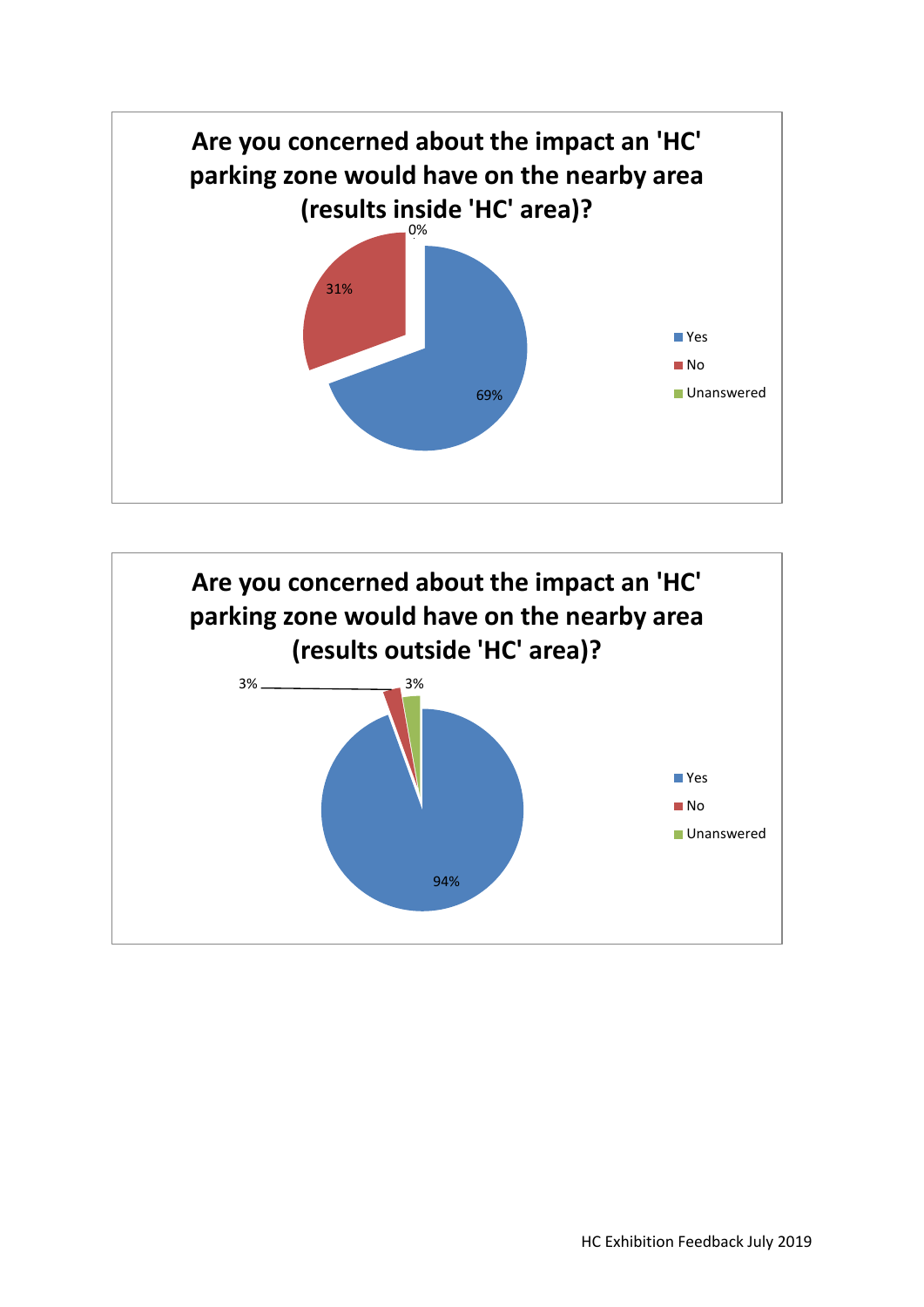![](_page_3_Figure_0.jpeg)

![](_page_3_Figure_1.jpeg)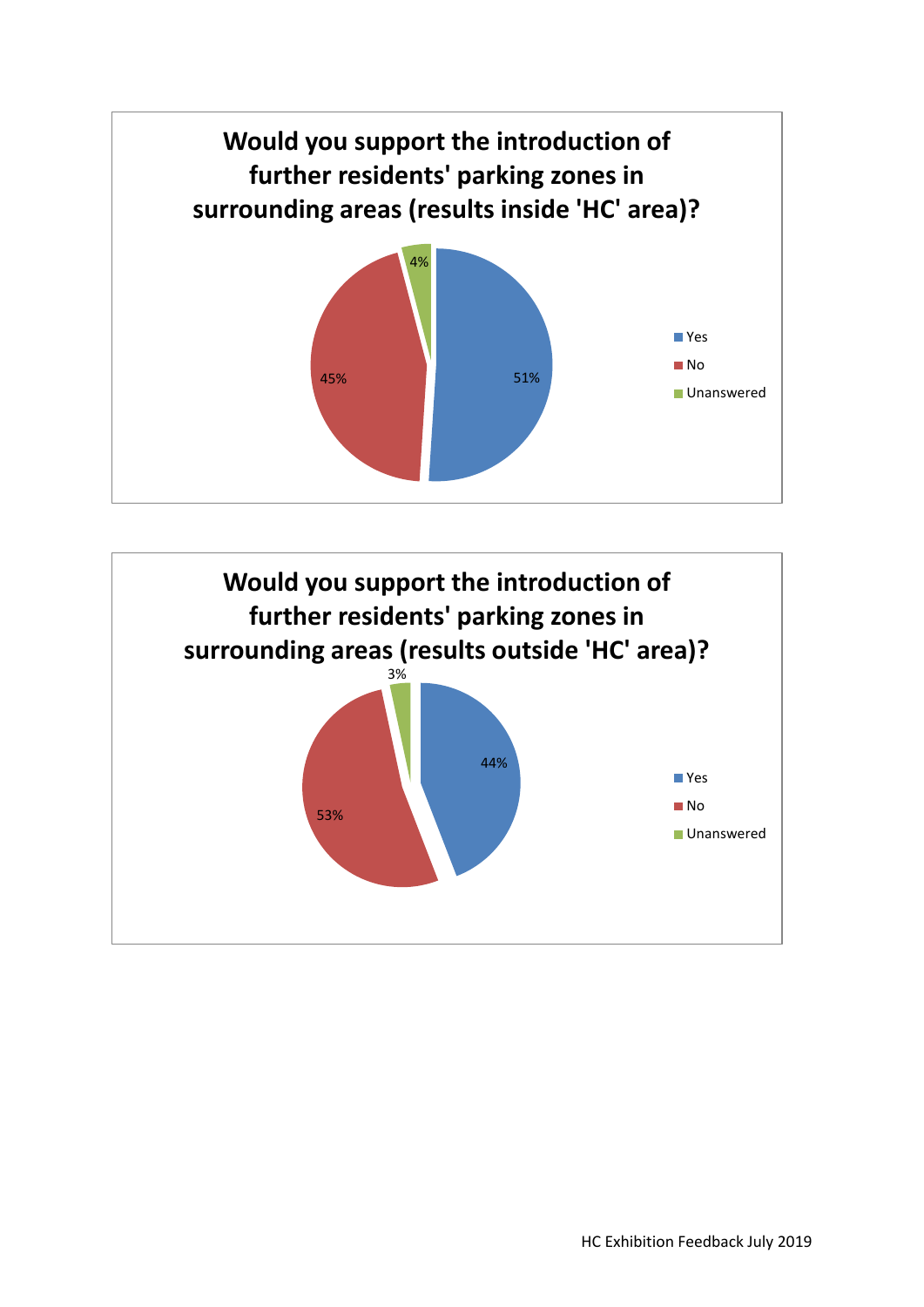![](_page_4_Figure_0.jpeg)

![](_page_4_Figure_1.jpeg)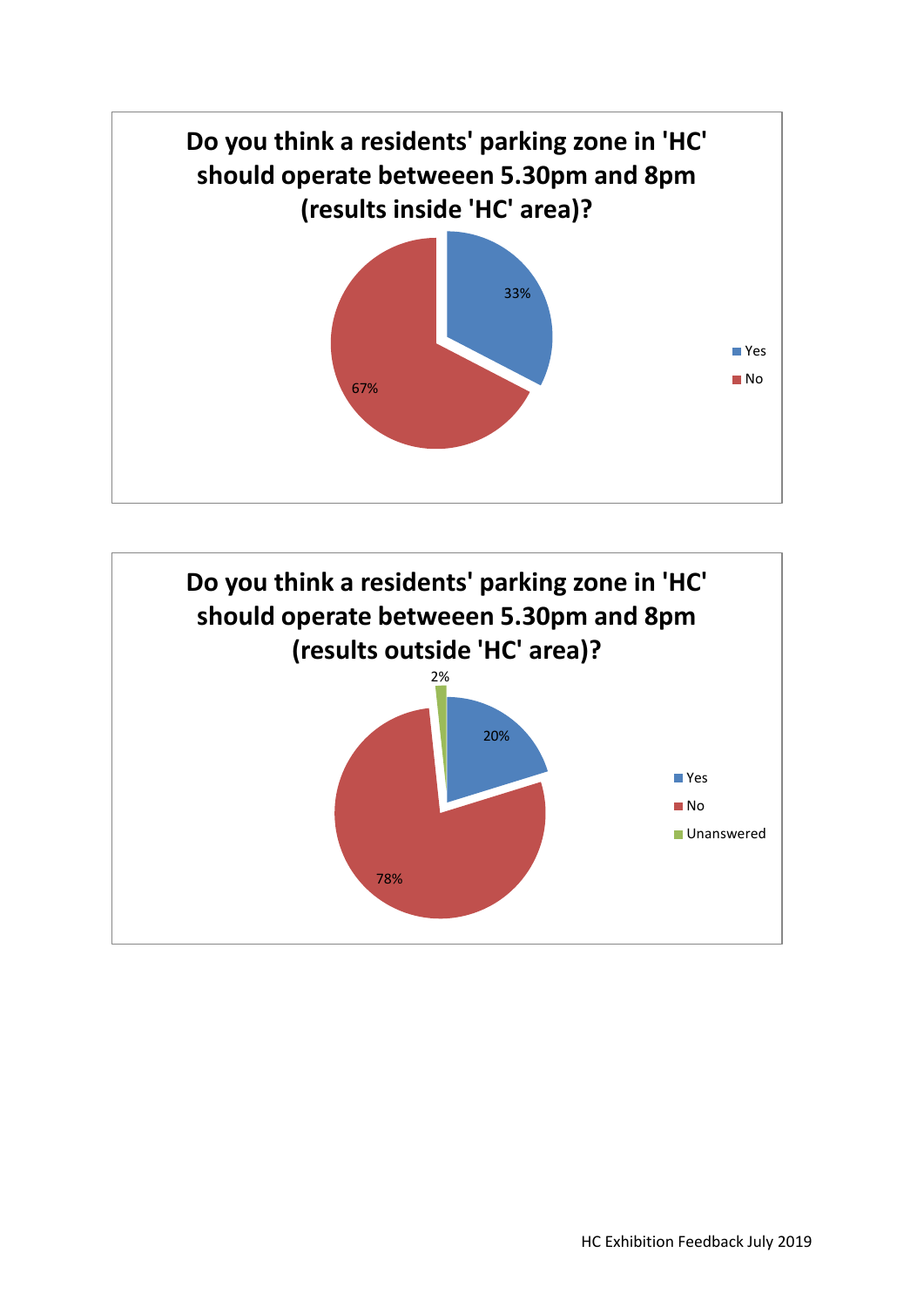![](_page_5_Figure_0.jpeg)

![](_page_5_Figure_1.jpeg)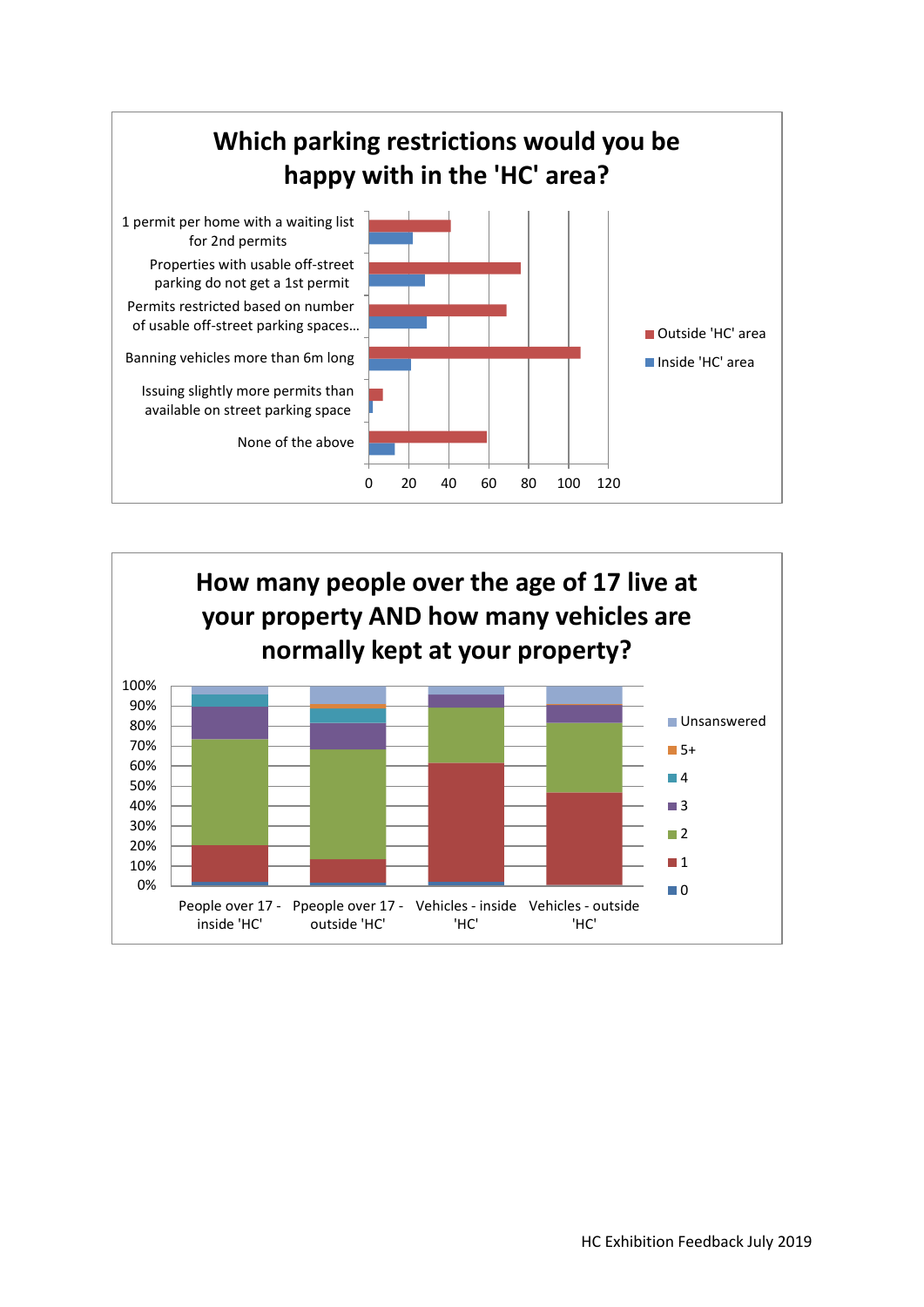![](_page_6_Figure_0.jpeg)

![](_page_6_Figure_1.jpeg)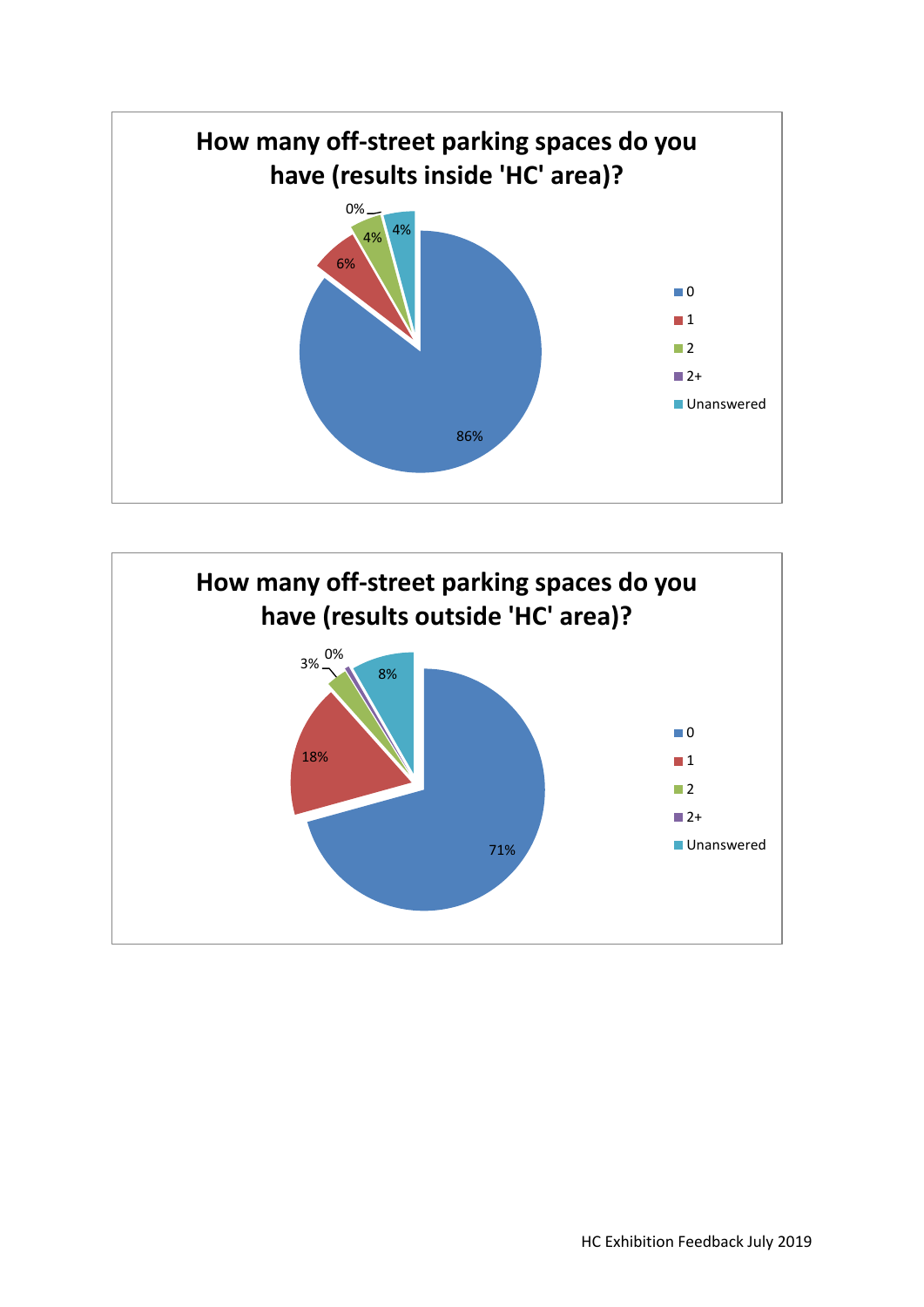![](_page_7_Figure_0.jpeg)

![](_page_7_Figure_1.jpeg)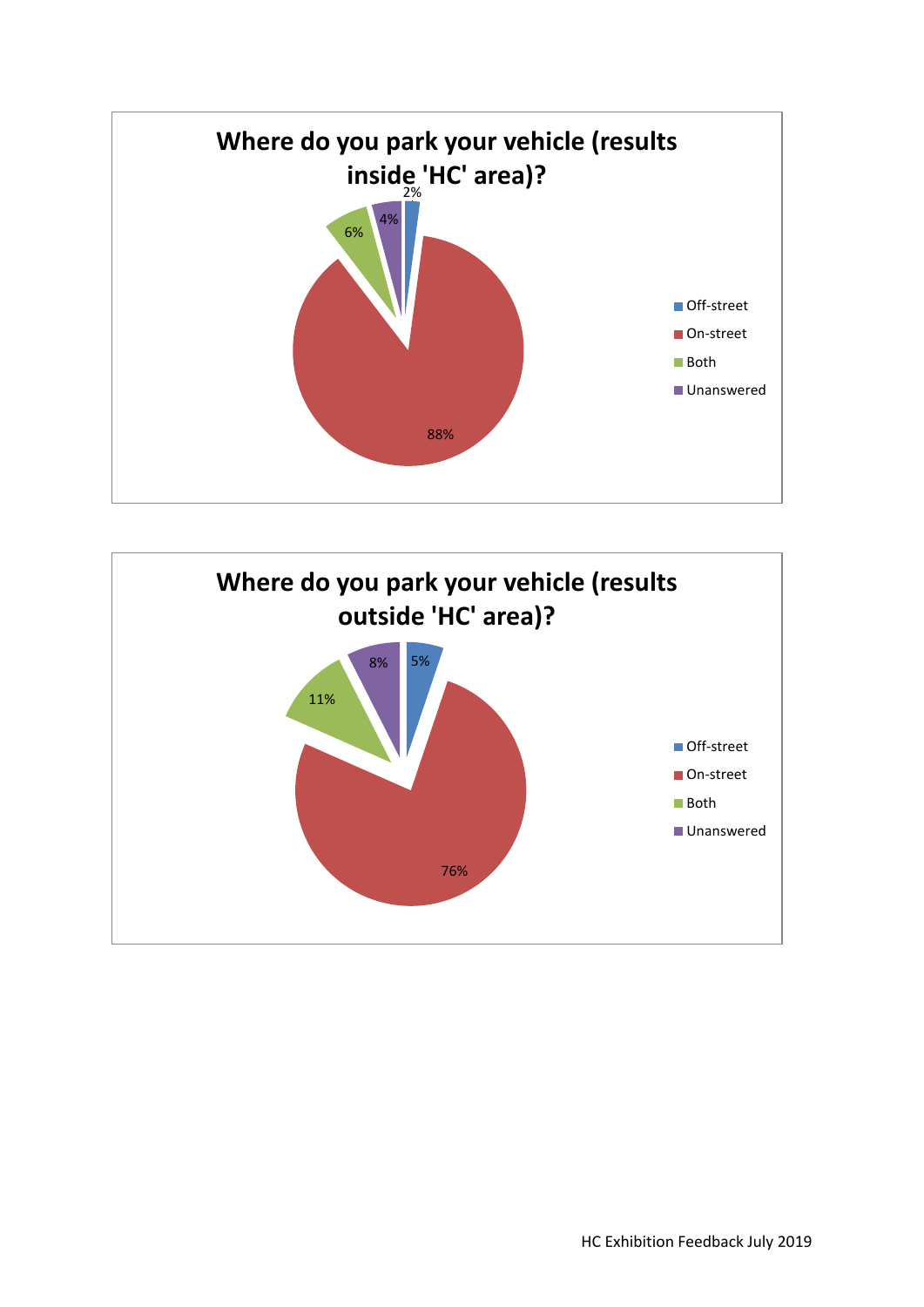## **Open-ended question summaries**

**If you don't agree with a zone operating every day between 5.30pm and 8pm, please can you tell us what days and times you think are needed:**

|                                      | Within 'HC' | Outside 'HC' | <b>TOTAL</b> |
|--------------------------------------|-------------|--------------|--------------|
| Later into the evening<br>/overnight |             | 14           | 23           |
| 24 hours                             | 6           |              | 15           |
| Other                                | 6           | 3            |              |
| <b>TOTAL</b>                         | 21          | 26           |              |

**Please can you tell us any ideas you have for how we could fairly allocate permits in the HC area, we're particularly interested in anything you think should get a priority for permits and anything you think should be restricted from permits?** 

Within 'HC':

- Various restrictions on commercial and work vehicles e.g. no permit entitlement at all or for those of large companies / only permit those registered to residents property / higher permit cost (10)
- No second permits at all (7)
- Permit priority (8) for e.g. emergency services/NHS employees, working people, carers, people with special needs, disabilities, families of military personnel
- Only allow permits to vehicles registered to an address in the RPZ (2)

## Outside 'HC':

- Various restrictions on commercial and work vehicles e.g. no permit entitlement (at all, for those of large companies, unless they are the residents only vehicle) / overnight and/or weekend prohibitions (43)
- No camper van/caravans/trailers (6)
- Punish inconsiderate parkers/marked bays (4)
- No second permits at all (3)
- Increase cost of second permit (3)
- Two permits per household only (2)